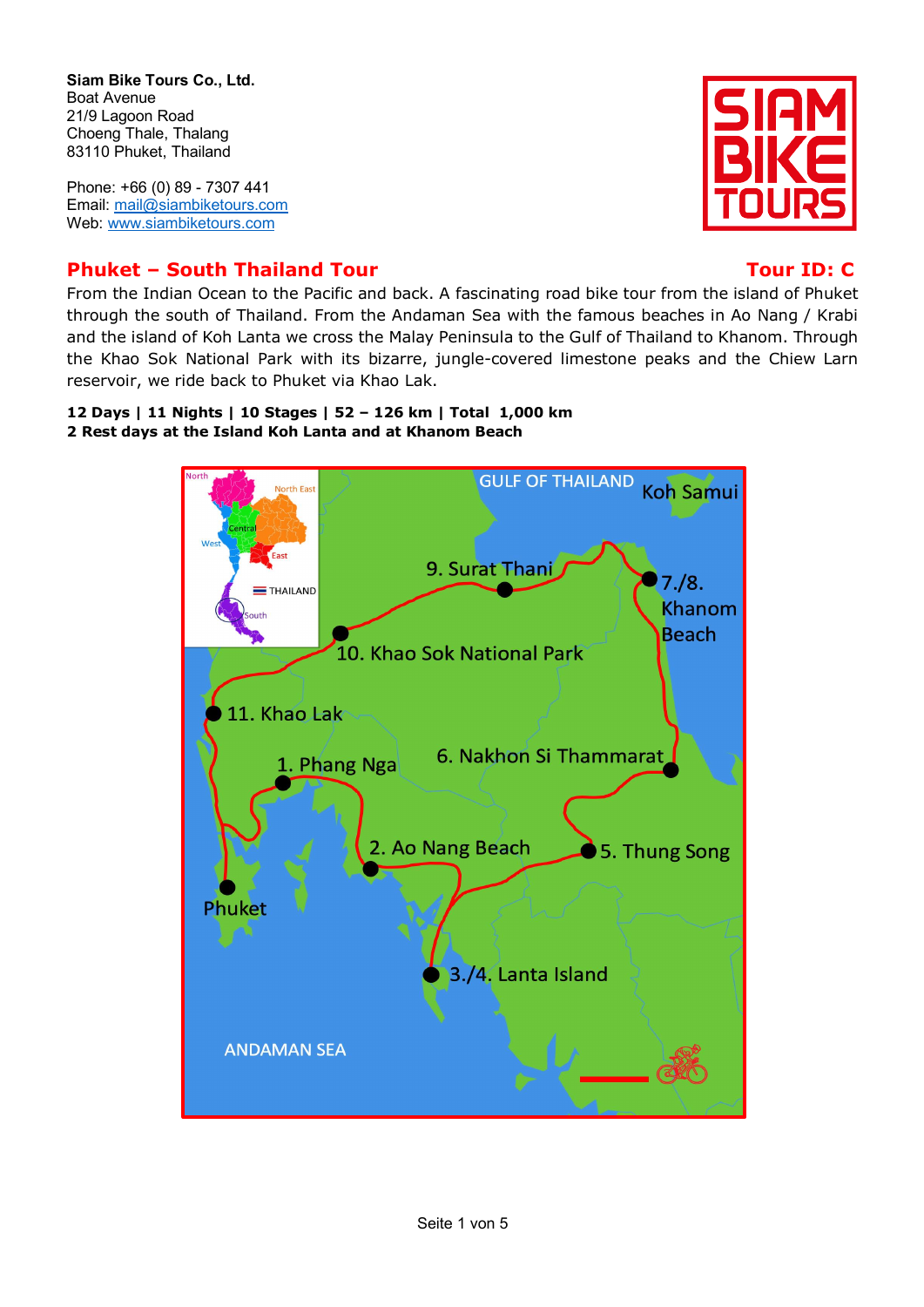

## **Day 1**

# **Stage 1: Phuket - Phang Nga = 109 km Afternoon boat trip to Phang Nga Bay**

In the morning our journey begins at Siam Bike Tours Shop in Choeng Thale / Laguna. We take care of your luggage and load it on the van. After the bike fitting and the tour information, we start the first stage. We cross Sarasin Bridge and reach the mainland after 30 km. We continue cycling on a beautiful back road and enjoy the great view of Phang Nga Bay at the Samet Nangshe viewpoint. The road to Phang Nga leads us through a varied, tropical landscape. Later in the afternoon we Explore the nearby Phang Nga Bay on a boat tour. With its protected mangroves and countless limestone islands, the bay has become world-famous. Of course, the "James Bond Island" with its striking and much-photographed needle rock should not be missing on the excursion**. L incl.**

# **Day 2**

# **Stage 2: Phang Nga – Ao Nang Beach / Krabi = 115 km**

A short pass road meanders through across the dense jungle. On the exhilarating descent through the jungle, we reach Thap Put where we take a coffee break. We continue through plantations past many limestone mountains to Ao Nang Beach in Krabi. **B | L incl.**

# **Day 3**

# **Stage 3: Ao Nang Beach/Krabi – Koh Lanta Island = 105 km**

We cycle south to Koh Lanta Island with its beautiful sandy beaches and beach resorts. We take We take the 20 minute ferry trip to the island. Koh Lanta Yai and Koh Lanta Noi are connected by a bridge. **B | L incl.**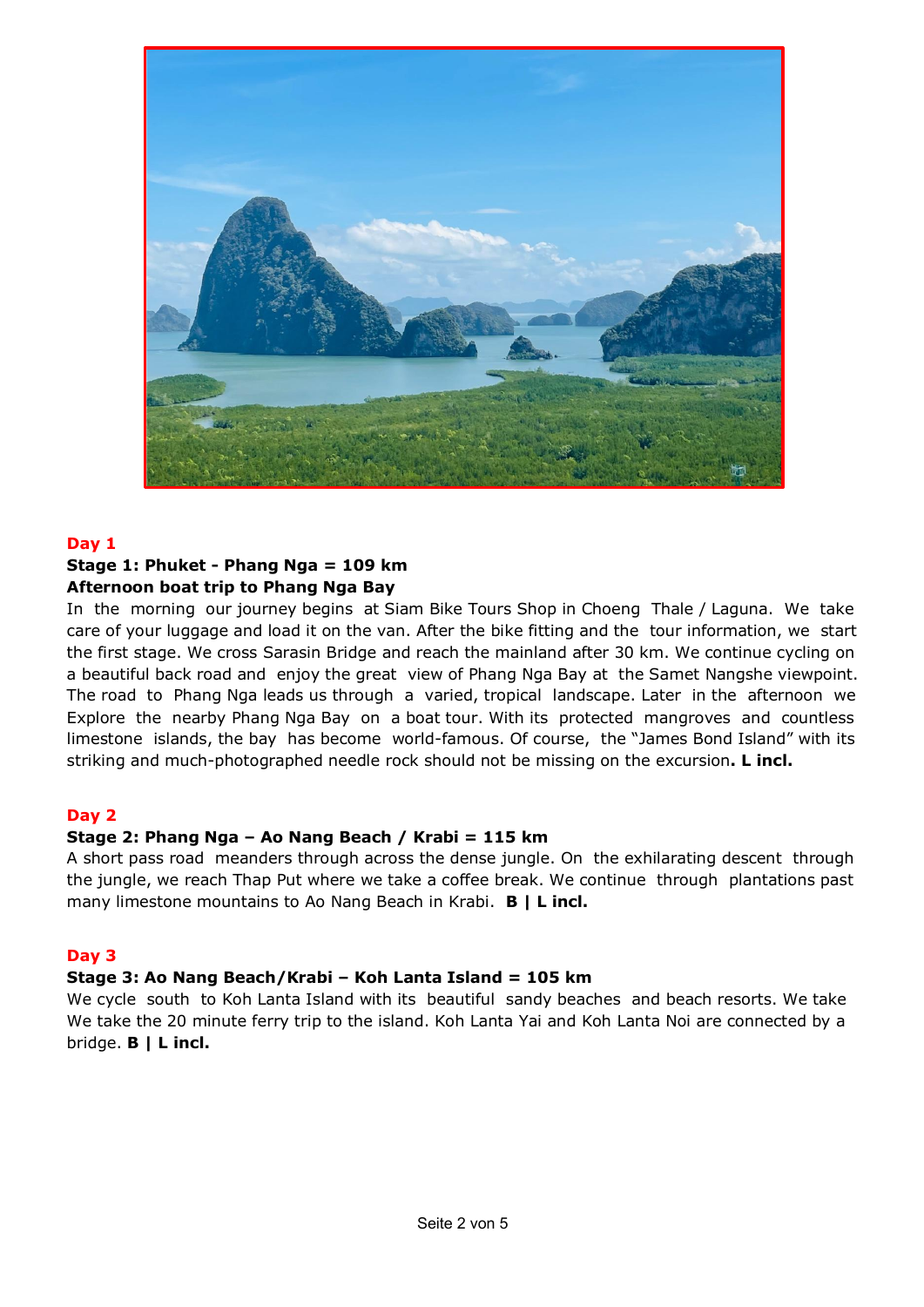

# **Day 4 Rest Day at Koh Lanta Beach**

The rest day offers the opportunity to sleep in, relax, swim in the hotel pool or on the white sandy beach and then let yourself be pampered with a massage. The fantastic island world tempts you to take a full day speed boat snorkelling trip which we gladly help organizing for you. **B incl.**

# **Day 5**

# **Stage 4: Koh Lanta Island – Thung Song = 126 km**

We leave the island of Koh Lanta and head east inland. We cross the Malay Peninsula on beautiful flat country roads to Thung Song. **B | L incl.**

# **Day 6**

# **Stage 5: Thung Song – Nakhon Si Tammarat = 52 km**

On today's short stage we ride to Nakhon Si Tammarat. This is a large province on the Malay Peninsula in southern Thailand, stretching from a mountainous interior to the coast of the Gulf of Thailand. The sprawling Buddhist Wat Phra Mahathat temple with its huge bell-shaped stupa is one of the many ancient and religious sites in the capital, Nakhon Si Thammarat**. B | L incl.**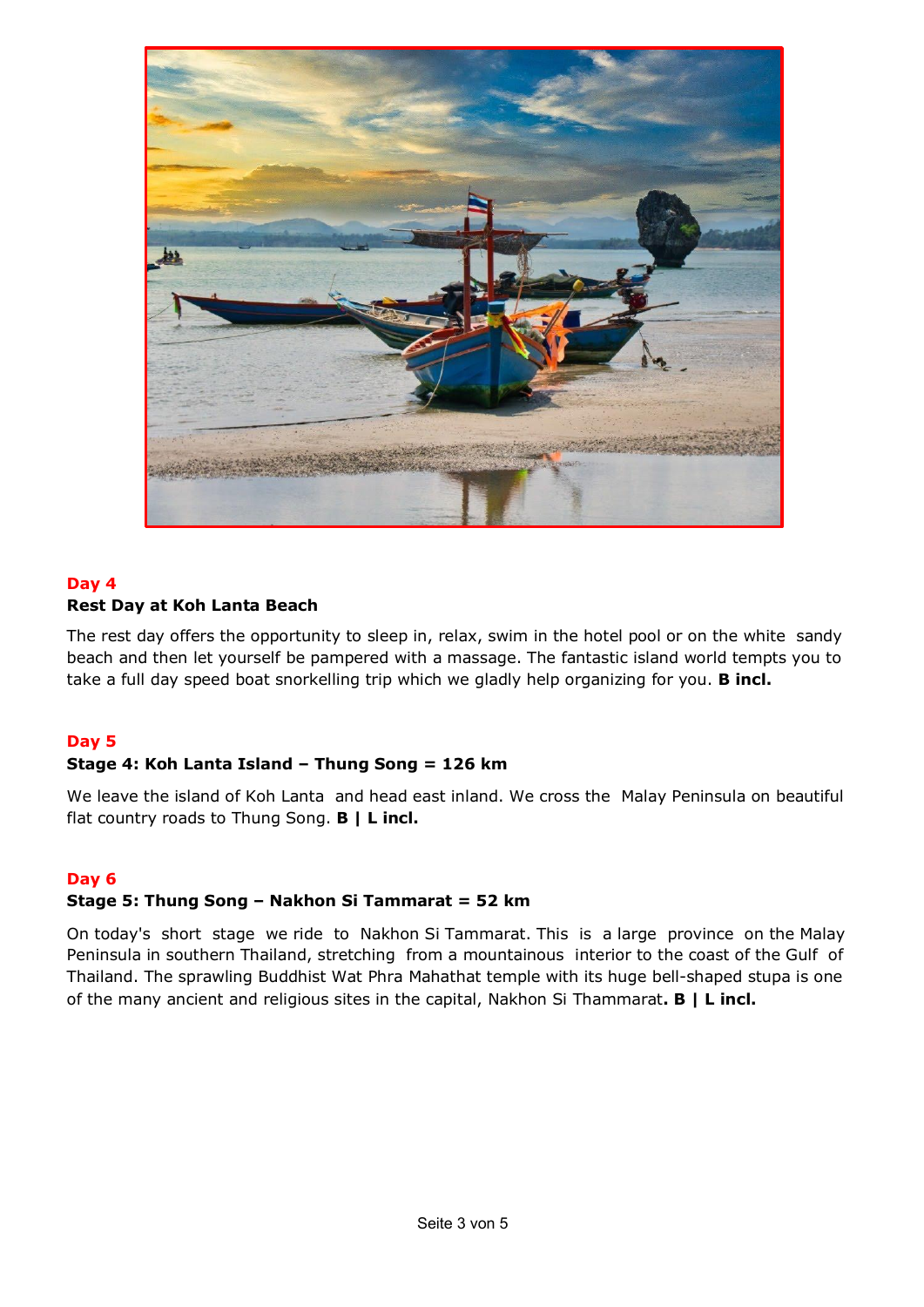

# **Day 7 Stage 6: Nakhon Si Tammarat – Khanom = 108 km**

Today we cycle on many deserted back roads along the coast through rubber and oil palm forests. Khanom is known for its long white sandy beach on the Gulf of Thailand. The perfect place to relax and swim. **B | L incl.**

# **Day 8**

## **Rest Day at Khanom Beach**

The rest day offers the opportunity to sleep in, relax and bathe on the white sandy beach. The beautiful and remote back roads tempt you to take another voluntary cycle tour. **B incl.**

## **Day 9**

## **Stage 7: Khanom – Surat Thani = 89 km**

Today our ride will take us to idyllic back roads past small places and varied landscapes to the provincial capital Surat Thani. The rural port capital Surat Thani is a gateway to the islands of Koh Samui, Ko Phangan and Koh Tao. The San Chao night market is home to a variety of street stalls. **B | L incl.**

## **Day 10**

## **Stage 8: Surat Thani — Takun = 80 km**

Shortly after Surat Thani we turn towards Khao Sok National Park. The rubber and oil palm forest are characteristic of this fertile area. The construction of the Ratchaprapha Dam in 1987 created a huge, rugged lake. After a refreshing swim in the hotel's large pool, there is the opportunity to marvel at the unique limestone peaks of the Khao Sok National Park on the reservoir during a boat trip. **B | L incl.**